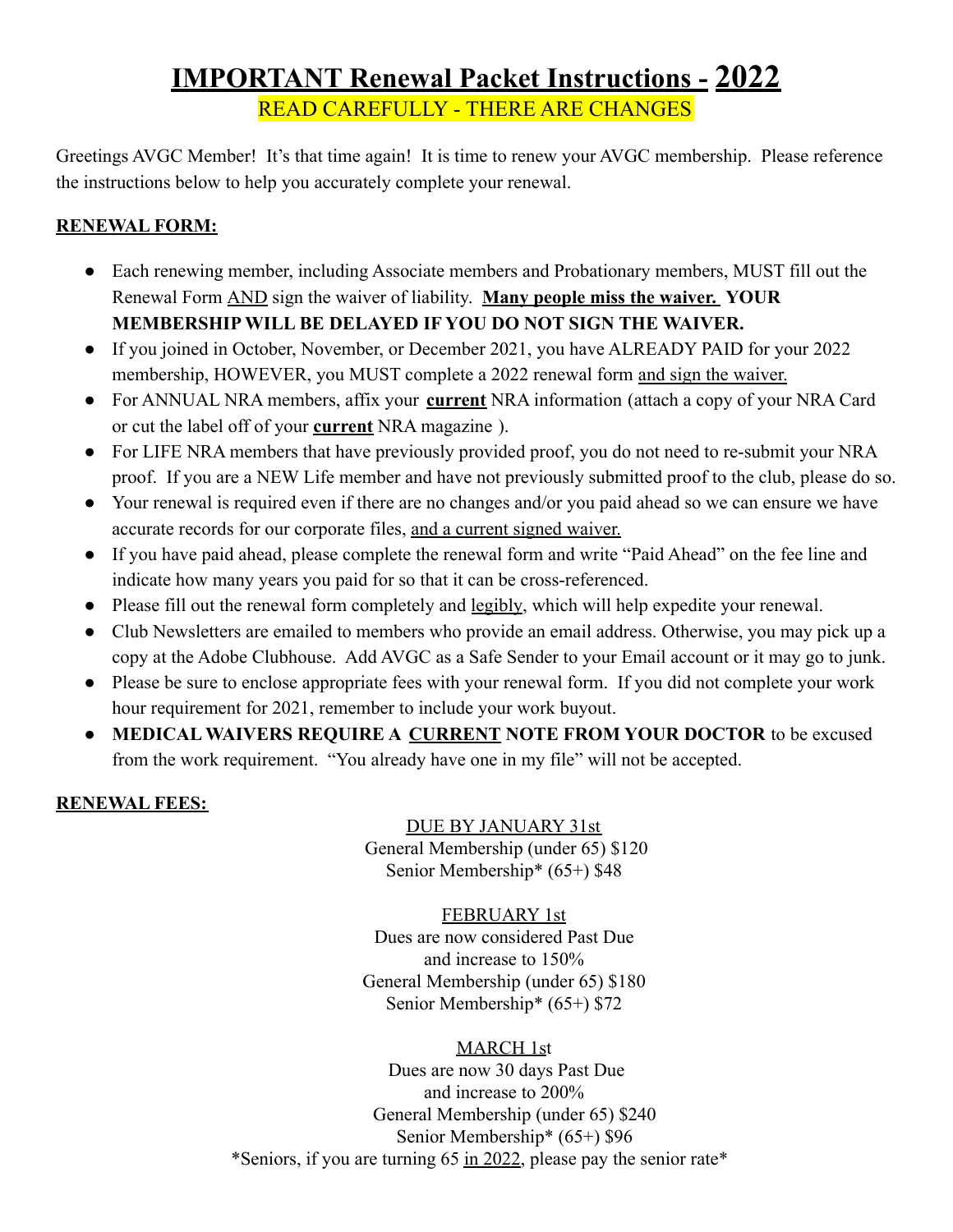#### **WORK FEE (BUY-OUT \$100.00):**

- If you did not complete the six hour work requirement for 2021, you need to pay the \$100 buy-out fee in addition to your membership dues in order to renew your membership. We do not accept partial hours or prorate fees for hours worked. It's all or none.
- Work hours must be completed between January 1st and December 31st of 2021.
- The year you join the Club, the probationary 4 hours fulfill the volunteer requirement for your first year.
- If you were at least 80 years old in 2021 or have submitted a **CURRENT** medical exemption, you are exempt from fulfilling work hours and you are exempt from paying the buyout.

# **BALLOT-VOTING FOR BOARD OF DIRECTORS (Regular and Senior Members Only):**

- Complete the ballot and seal your ballot in the BALLOT envelope.
- Print your name on the ballot envelope so we can verify your voting eligibility. If you do not put your name on the envelope, it will be thrown out and not counted!
- Once eligibility has been verified, the envelope will be discarded before your ballot is forwarded to the Ballot Counting Committee.
- Only REGULAR and SENIOR members who are paid in full, are eligible to vote.
- Associate and Probationary members are not eligible to vote.

# **ANNUAL MEMBERSHIP BANQUET:**

The Annual Membership Banquet will be held on FEBRUARY 19TH, 2022, at the Percy Bakker Center, 9333 E Avenue, Hesperia, CA 92345, from 4:00 PM to 9:00 PM. Enjoy an evening of fun and fellowship as we announce the NEW Board of Directors, win prizes, and award the lucky winners with brand new firearms. Appetizers and a "No Host" cocktail hour will begin at 4:00 PM, with dinner served at 6 PM. Early Bird Tickets purchased between November 1, 2021, through January 1, 2022, or until sold out; they are \$50 each. Regular price tickets are \$60 each beginning January 2, 2022, to February 14, 2022, or until sold out. To purchase tickets for this event please visit https://www.eventbrite.com/o/apple-valley-gun-club-9267340440. If you would like to earn volunteer hours, help is needed for setting up, handling the games, and cleaning up after the banquet. For questions concerning the banquet, contact Trisha King  $-$  luvbnmom07@gmail.com or text 760-447-9582

# **GATE CODE CHANGE:**

- To ensure you receive your new membership card/gate code on time, please pay your dues ON TIME.
- If you pay late, your card will be late.
- The gate combination will change on March 1st.

# **RETURN MAILING**:

- Place everything in the return envelope provided and mail it back to AVGC. If you are mailing your ballot and renewal application, the envelope **must be postmarked by January 31st**, in order to be eligible for voting and to not incur a late fee.
- You can also drop your sealed envelope in the **black box** inside the Clubhouse. NOT THE RED BOX OUTSIDE. On the morning of February 1st, the black box will be cleared out. The black box is located INSIDE the Adobe clubhouse by the door.